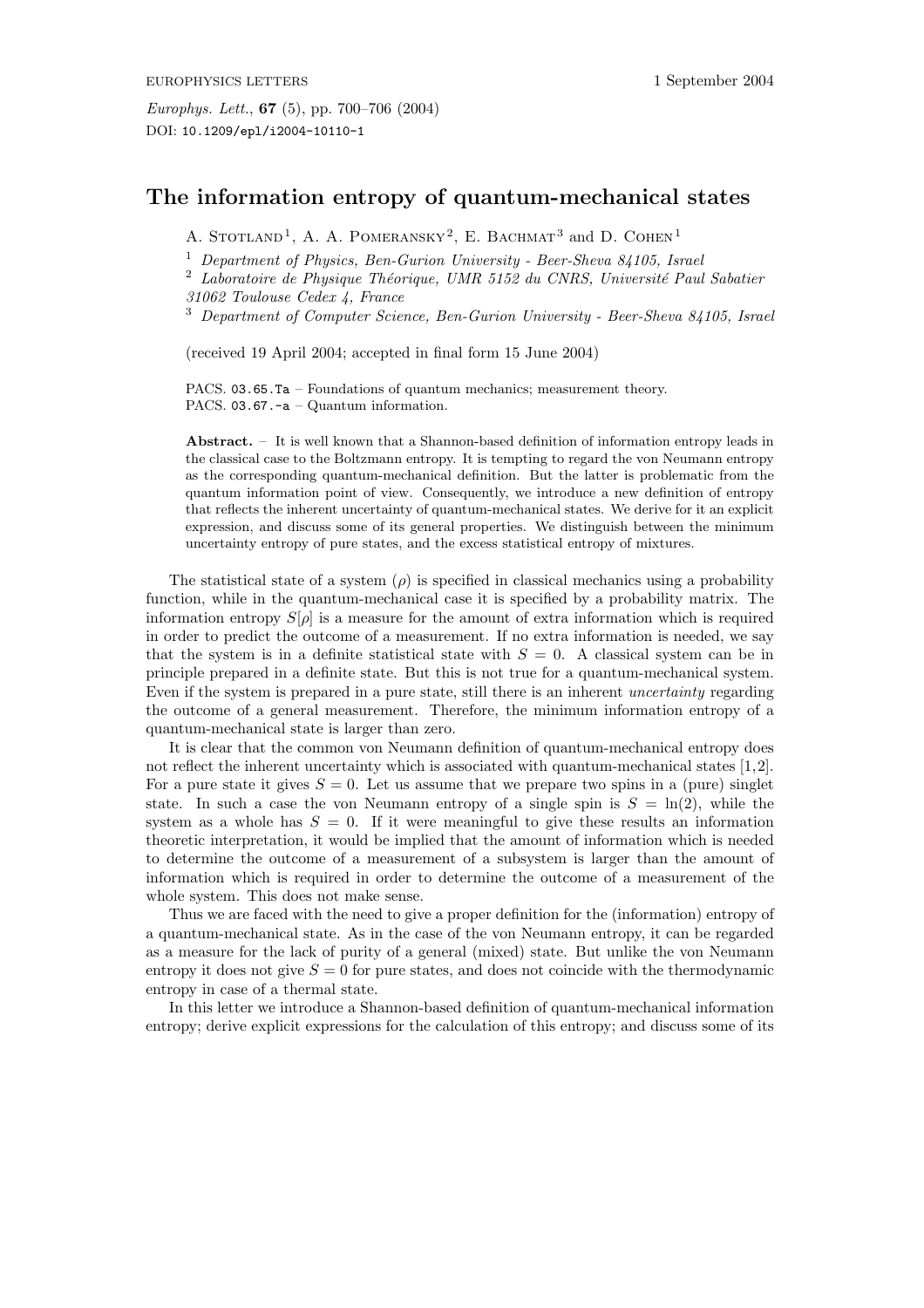properties. For further motivations and review of the traditional definition of entropy in the context of quantum computation and quantum information, see [3].

The statistical state of a classical system, that can be found in one of  $N$  possible states  $r$ , is characterized by the corresponding probabilities  $p_r$ , with the normalization  $\sum p_r = 1$ . The amount of information which is required in order to know what is going to be the outcome of a measurement is given by the Shannon formula:  $S = -\sum_{r} p_r \ln(p_r)$ . Note that  $S = 0$  if<br>the system is in a definite state, while  $S = \ln(N)$  in the worst case of a uniform distribution the system is in a definite state, while  $S = \ln(N)$  in the worst case of a uniform distribution. This definition coincides with the Boltzmann definition of entropy if r are regarded as phase space cells.

In the quantum-mechanical case the statistical state of a system is described by a probability matrix  $\rho$ . A measurement requires the specification of a basis of (pure) states  $|a\rangle$ . Without any loss of generality, it is convenient to define a given basis by specifying a Hermitian operator A. We note that in a semiclassical context the basis A can be regarded as a *partitioning* of phase space into cells. The probability to have a as the outcome of a measurement is  $\langle a|\rho|a\rangle$ . Therefore the information entropy for such a measurement is

$$
S[\rho|\mathcal{A}] = -\sum_{a} \langle a|\rho|a\rangle \ln(\langle a|\rho|a\rangle). \tag{1}
$$

Our notation emphasizes that this is in fact a conditional entropy: one has to specify in advance what is the measurement setup. In particular, there is a basis  $\mathcal H$  in which  $\rho$  is diagonal,  $\rho = \text{diag}\{p_r\}$ . In this basis  $S[\rho | A]$  attains its *minimum* value,

$$
S_{\mathrm{H}}[\rho] = S[\rho|\mathcal{H}] = -\sum_{r} p_r \ln(p_r) = -\mathrm{trace}(\rho \ln \rho), \tag{2}
$$

which is known as the von Neumann entropy. We would like to emphasize that from the *strict* information theory point of view, the quantity  $S_H[\rho]$  can be interpreted as information entropy ( $\dot{a}$  *la* Shanon) only if we assume *a priori* knowledge of the preferred basis that makes  $\rho$ diagonal. In equilibrium statistical mechanics the interest is in stationary states. This means that  $\rho$  is diagonal in the basis that is determined by the Hamiltonian  $H$ . Therefore, if we measure the energy of the system, the information entropy is indeed  $S_H[\rho]$ . In particular, for a canonical state  $\rho \propto \exp[-\beta \mathcal{H}]$ , it reduces to the thermodynamic definition of entropy.

For a pure quantum-mechanical state  $\rho = |\Psi\rangle \langle \Psi|$ , the von Neumann definition gives  $S_H[\rho] = 0$ . This seems to imply that a pure quantum-mechanical state is lacking a statistical nature. This is of course not correct. For a general measurement we have *uncertainty*. An absolute definition of an information entropy of a quantum-mechanical state should not assume any special basis. This implies a *unique* definition of the *absolute* entropy. Using standard information theory argumentation we conclude that  $(1)$ 

$$
S[\rho] = \overline{S[\rho|\mathcal{A}]} = S_0(N) + F(p_1, p_2, \ldots) \equiv S_0(N) + S_{\mathcal{F}}[\rho],
$$
\n(3)

where the overline indicates averaging over all possible basis sets with uniform measure (no preferred basis). We would like to emphasize that the averaging procedure is *unique*: A choice of a basis is like a choice of "direction" in a  $(2N-1)$ -dimensional space (in the case of spin  $1/2$ this direction can be interpreted as the geometrical orientation of our  $xyz$  axes in the physical space). The second equality in eq. (3) gives an explicit expression for the absolute entropy,

 $(1)$ If we regard the measurement apparatus as a part of the system, then information theory tells us that the total entropy is  $S_{total} = S[A] + \sum_{A} P(A)S[\rho|A]$ . The probability  $P(A)$  describes our lack of knowledge regarding the state of the apparatus, and S[A] is its corresponding entropy. Quantum mechanics assumes that there is no preferred basis.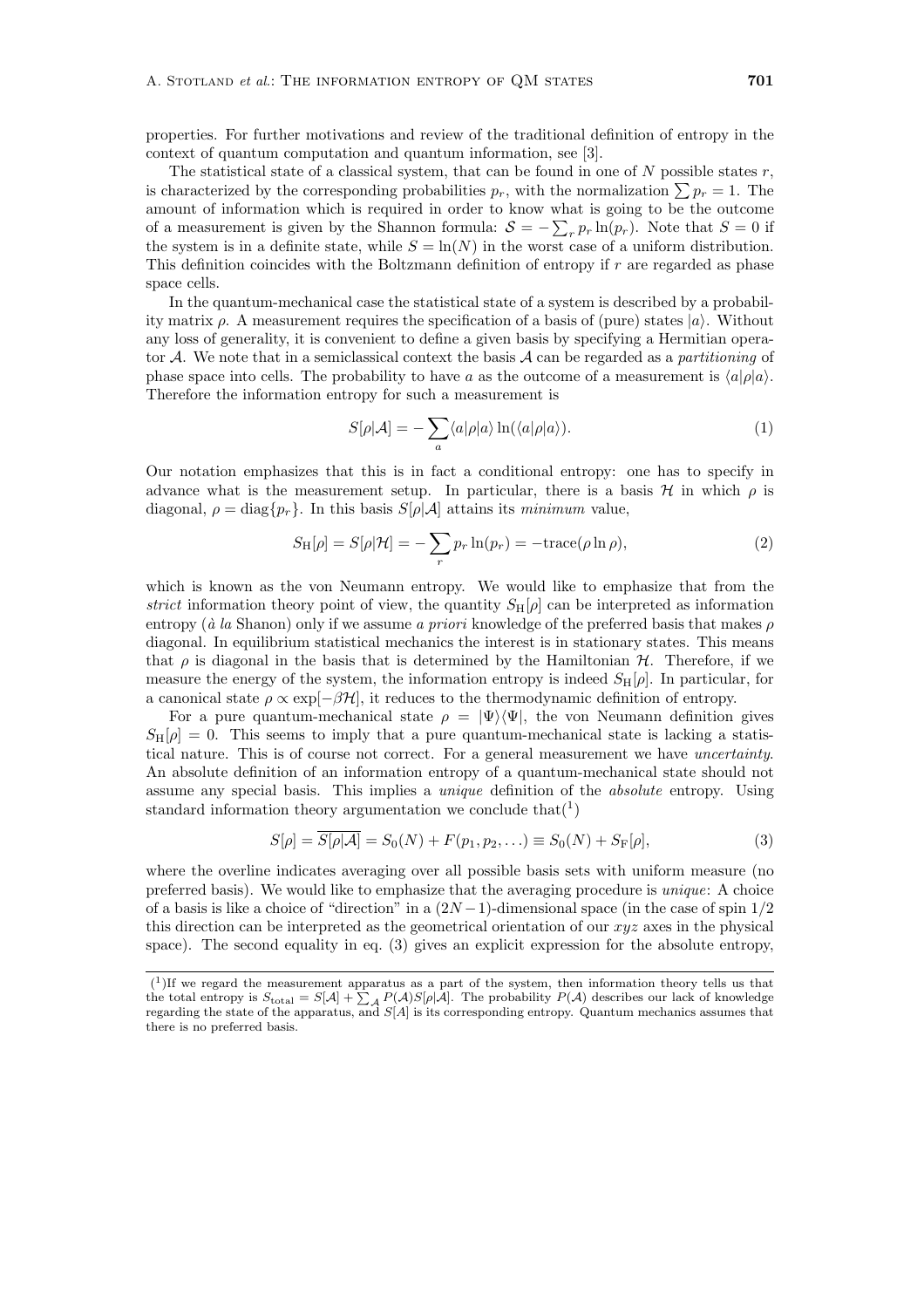which we are going to derive below. The result is written as a sum of two terms: The first term is the *minimum uncertainty entropy* of a quantum-mechanical state, achieved by a pure state, while the second term gives the deviation from purity. We shall call the second term excess statistical entropy, and will use for it the notation  $S_F[\rho]$ . Conceptually, it is meaningful to ask to what extent  $S_{\text{F}}[\rho]$  is correlated with  $S_{\text{H}}[\rho]$ . We shall discuss this issue later on.

Assume that  $\rho = \text{diag}\{p_r\}$  is diagonal in some basis H. We can regard all the possible A basis sets, as unitary "rotations" of H. This means that any  $a \in \mathcal{A}$  in the rotated basis is obtained from a state  $r \in \mathcal{H}$  in the preferred basis by an operation U. Consequently,

$$
S = \overline{\sum_{a} f\left(\sum_{r} p_r |\langle r|a\rangle|^2\right)}_{\text{max}}^{A} = \overline{\sum_{s} f\left(\sum_{r} p_r |\langle r|U|s\rangle|^2\right)}_{\text{sphere}}^{U}
$$
(4)

$$
= Nf\left(\sum_{r} p_r |\langle r|\Psi\rangle|^2\right)^{\Psi} = Nf\left(\sum_{r} p_r (x_r^2 + y_r^2)\right)^{\text{sphere}} = N \int_0^\infty f(s) P(s) \, ds,\tag{5}
$$

where we use the notation  $f(s) = -s \ln(s)$ . Each averaged  $|\langle r|U|s\rangle|^2$  in eq. (4) is equal to  $|\langle r|\Psi\rangle|^2$  averaged over all possible  $\Psi$ , which leads to eq. (5). It is important to re-emphasize that the quantum-mechanical "democracy" uniquely defines the measure for this  $\Psi$  average. This becomes more transparent if we define  $x_r$  and  $y_r$  as the real and imaginary parts of  $\Psi_r = \langle r | \Psi \rangle$ . The normalization condition is  $\sum_r (x_r^2 + y_r^2) = 1$ . Hence in the final expression the average is over all possible directions in a  $(2N-1)$ -dimensional space. In the final expression average is over all possible directions in a  $(2N-1)$ -dimensional space. In the final expression we introduce the notation

$$
s = \sum_{r} p_r |\Psi_r|^2 = \sum_{r} p_r (x_r^2 + y_r^2)
$$
 (6)

and its probability distribution is denoted  $P(s)$ . In what follows we discuss the calculation of  $P(s)$  and its integral with  $f(s)$ .

In case of a maximally mixed state  $P(s)$  is delta-distributed around  $s = 1/N$ , and hence  $f(s) = \ln(N)/N$ . The corresponding information entropy is therefore  $S[\rho] = \ln(N)$ , as expected. If the state is not maximally mixed, then  $P(s)$  becomes non-trivial. In case of a pure state  $s = |\Psi_1|^2$  and its distribution is well known [4]:

$$
P(s) = (N-1)(1-s)^{N-2}.
$$
\n(7)

Thus we get an expression for the *"minimum uncertainty entropy"* which is N-dependent:

$$
S_0(N) = \sum_{k=2}^{N} \frac{1}{k} \approx \ln(N) - (1 - \gamma) + \frac{1}{2N}.
$$
 (8)

Using the asymptotic approximation in the last equality we see that the difference between the S of a maximally mixed state, and that of a pure state, approaches a universal value  $(1 - \gamma)$ , where  $\gamma$  is Euler's constant. Using different phrasing, we see that the excess statistical entropy is universally bounded:

$$
S_{\mathcal{F}}[\rho] < 1 - \gamma. \tag{9}
$$

To get an actual expression for the excess statistical entropy, due to lack of purity, requires some more effort. The first stage is to calculate  $P(s)$  leading to (see appendix)

$$
P(s) = (N-1) \sum_{(p_r > s)} \left[ \prod_{r'(\neq r)} \frac{1}{p_r - p_{r'}} \right] (p_r - s)^{N-2}.
$$
 (10)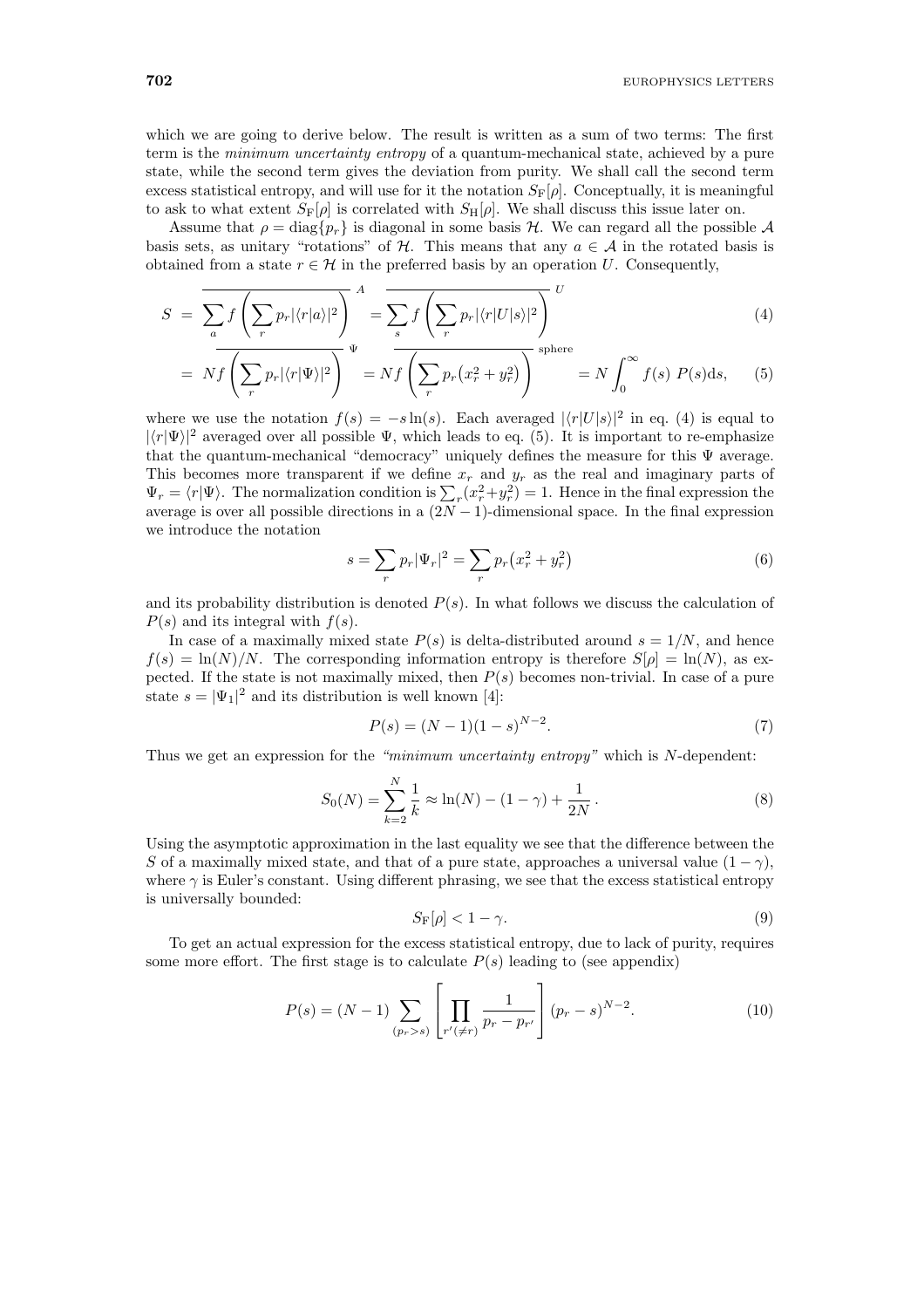The second stage is to calculate the integral of eq. (5) using

$$
\int_0^p (p-s)^{N-2} s \ln(s) ds = \frac{p^N}{N(N-1)} \left[ \ln(p) - \sum_{k=2}^n \frac{1}{k} \right]
$$

and then to use the identity (see appendix)

$$
\sum_{r} p_r^N \prod_{r' \neq r} \frac{1}{p_r - p_{r'}} = \sum_{r} p_r = 1.
$$
 (11)

Hence one obtains

$$
F(p_1, p_2, \ldots) = -\sum_{r} \left[ \prod_{r' \in r} \frac{p_r}{p_r - p_{r'}} \right] p_r \ln(p_r).
$$
 (12)

This expression is independent of N. Namely, extra zero eigenvalues do not have any effect on the result. Some particular cases are of interest. For a mixture of two states we get

$$
F(p_1, p_2) = -\frac{1}{p_1 - p_2} (p_1^2 \ln(p_1) - p_2^2 \ln(p_2)).
$$
\n(13)

For a uniform mixture of  $n$  states we get

$$
S_{\mathcal{F}}[\rho] = \ln(n) - \sum_{k=2}^{n} \frac{1}{k}, \qquad (14)
$$

$$
S[\rho] = \ln(n) + \sum_{n < k \le N} \frac{1}{k} \,. \tag{15}
$$

Either  $S_H[\rho]$  or  $S_F[\rho]$  can serve as a measure for lack of purity. In fig. 1 we present results of calculation of  $S_{\rm F}[\rho]$  *vs.*  $S_{\rm H}[\rho]$  for a set of representative states, both uniform and non-uniform mixtures. We see that there is a very strong correlation between these two (different) measures of purity.

Our definition of entropy has some interesting mathematical properties. One simple property is concavity: Given  $0 < \lambda < 1$  and two sets of probabilities, we have

$$
F(\lambda p_r + (1 - \lambda)q_r) \ge \lambda F(p_r) + (1 - \lambda)F(q_r). \tag{16}
$$

This follows from the concavity of  $f(s)$  in eq. (5). Concavity and symmetry with respect to the variables  $p_i$  imply that  $S[\rho]$  attains its maximum for maximally mixed states and its minimum for pure states. This property is helpful for justifying argumentations that are based on "worst case" calculations. Below we list some less trivial properties which are of physical interest.

Consider a system in a state  $\rho$ , and its subsystem which is in some state  $\sigma$ . Technically, the reduced probability matrix  $\sigma$  is obtained from  $\rho$  by tracing over the irrelevant indices. From general information theoretic considerations we expect

$$
S[\sigma] < S[\rho].\tag{17}
$$

This means that determination of a state of a subsystem requires less information. As explained in the introduction, this inequality is violated by the von Neumann entropy. But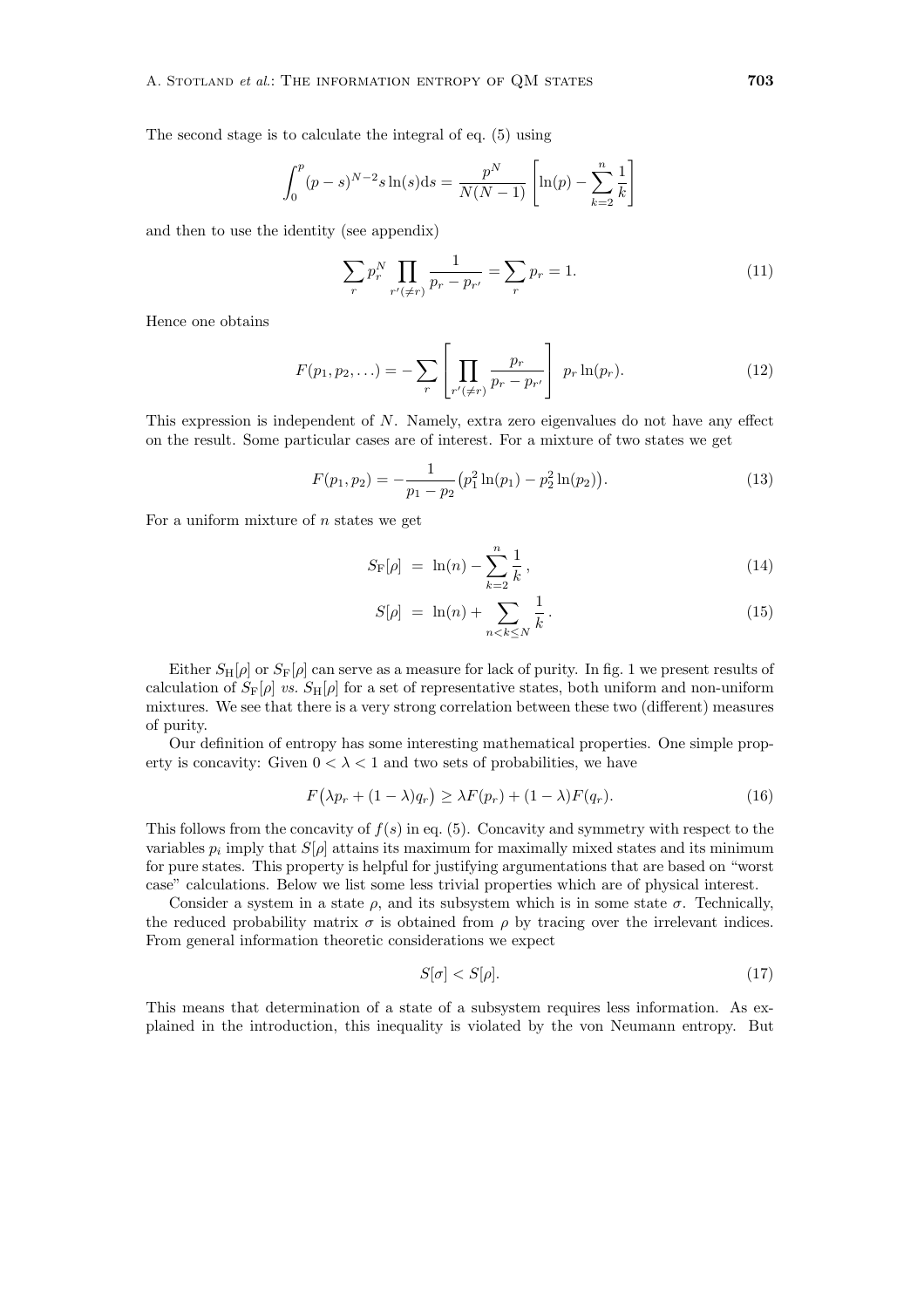

Fig.  $1$  – The excess information entropy of a mixed quantum-mechanical state  $S_F$  *vs.* the von Neumann entropy  $S_H$ . The solid line is for uniform mixtures, while the dots are for randomly chosen (nonuniform) mixtures. Inset: The information entropy of a pure quantum-mechanical state as a function of the Hilbert space dimension *N*. See eq. (8). The dashed line is the asymptotic approximation.

with our definition  $S[\rho] \geq S_0(MN) \geq S_0(2N) > \ln(N) > S[\sigma]$ , where N and MN are the dimensions of  $\sigma$  and  $\rho$ , respectively.

Another common physical situation is having a state  $\rho = \sigma_A \otimes \sigma_B$ , where  $\sigma_A$  and  $\sigma_B$  are states of subsystems that were prepared independently(!). Obviously, we have the property

$$
S[\rho|\mathcal{A}\otimes\mathcal{B}] = S[\sigma_{\mathcal{A}}|\mathcal{A}] + S[\sigma_{\mathcal{B}}|\mathcal{B}].
$$
\n(18)

But for the absolute information entropy we expect

$$
S[\rho] \ge S[\sigma_{\rm A}] + S[\sigma_{\rm B}]. \tag{19}
$$

This comes about because there are bases which are not "external tensor product" of A-basis and  $\beta$ -basis. Thus, this inequality reflects the greater uncertainty that we have in the state determination of the combined system. Note that if our world were classical, we would get an equality, which is the case with the Boltzmann entropy, and in fact also with the von Neumann entropy. In order to better establish eq. (19) we can consider a worst case scenario. Let N and M be the dimensions of  $\sigma_A$  and  $\sigma_B$ , respectively. Assume that these states are uniform mixtures of n and m states, respectively, then  $\rho$  is a uniform mixture of nm states in dimension  $NM$ . Using eq. (15) and the inequality

$$
\sum_{k=nm+1}^{NM} \frac{1}{k} = \sum_{k=nm+1}^{m} \frac{1}{k} + \sum_{k=mn+1}^{NM} \frac{1}{k} =
$$
\n
$$
= \sum_{k_1=n+1}^{N} \sum_{l_1=0}^{m-1} \frac{1}{k_1m-l_1} + \sum_{k_2=m+1}^{M} \sum_{l_2=0}^{N-1} \frac{1}{k_2N-l_2} > \sum_{k=n+1}^{N} \frac{1}{k} + \sum_{k=m+1}^{M} \frac{1}{k},
$$

we confirm that eq. (19) is indeed satisfied. A particular case of the inequality of eq. (19) is that the minimum uncertainty entropy satisfies

$$
S_0(NM) > S_0(N) + S_0(M). \tag{20}
$$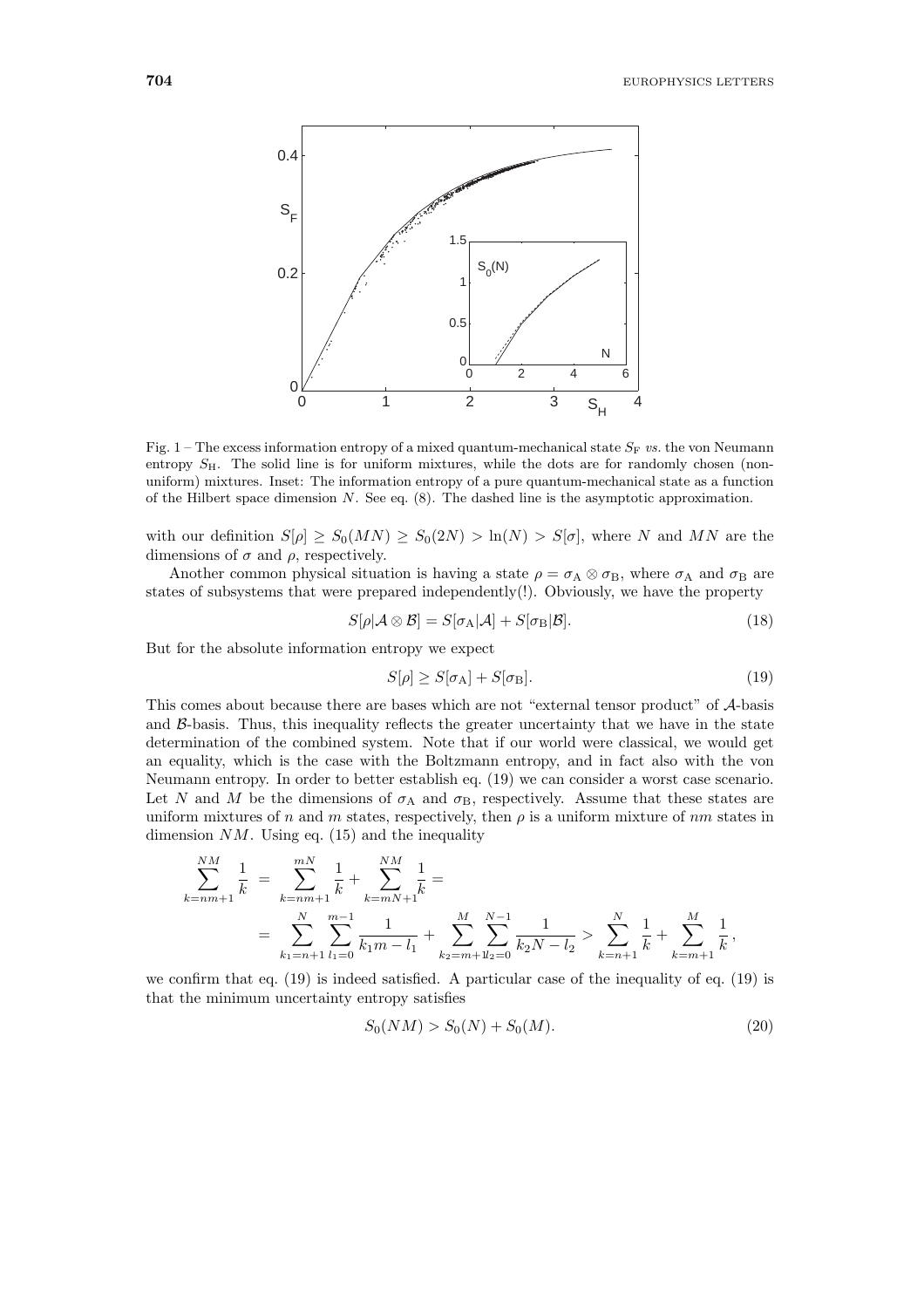But what about the excess statistical entropy? Our conjecture is that

$$
S_{\mathcal{F}}[\rho] \le S_{\mathcal{F}}[\sigma_{\mathcal{A}}] + S_{\mathcal{F}}[\sigma_{\mathcal{B}}].
$$
\n(21)

We can again establish this inequality for uniform mixtures of  $n$  and  $m$  states in dimensions N and M, respectively: Using eq.  $(14)$  we observe that

$$
S_{\text{F}}[\rho] - S_{\text{F}}[\sigma_{\text{A}}] - S_{\text{F}}[\sigma_{\text{B}}] = S_0(n) + S_0(m) - S_0(nm),
$$

which is negative by eq.  $(20)$ . It is important to realize that eq.  $(20)$  overcompensates the inequality eq. (21) leading to eq. (19). It is well known that for the von Neumann entropy we have the general inequality

$$
S_{\mathrm{H}}[\rho] \le S_{\mathrm{H}}[\sigma_{\mathrm{A}}] + S_{\mathrm{H}}[\sigma_{\mathrm{B}}],\tag{22}
$$

 $S_{\rm H}[\rho] \leq S_{\rm H}[\sigma_{\rm A}] + S_{\rm H}[\sigma_{\rm B}],$  (22)<br>which holds for any subdivision of a system into two (correlated) subsystems. We already observed (fig. 1) that  $S_{\rm F}[\rho]$  is strongly correlated with  $S_{\rm H}[\rho]$ . Moreover, this correlation is *sublinear*. It follows that we expect the easier inequality eq. (21) to hold in general, also in case of correlated subsystems.

The effect of quantum measurements on the entropy is of special interest. Let  $P_i$  be a complete orthogonal set of projectors  $(\sum_i P_i = 1)$ . The state after a projective measurement<br>is  $\sigma = \sum_i P_i \circ P_i$ . Consequently, the state of the system becomes more mixed. This is indeed is  $\sigma = \sum_i P_i \rho P_i$ . Consequently, the state of the system becomes more mixed. This is indeed reflected by an increase in the von Neumann entropy of the systems. Also our entropy is a reflected by an increase in the von Neumann entropy of the systems. Also our entropy is a measure for lack of purity. Therefore, it is reasonable to expect  $S[\sigma] \geq S[\rho]$ . We were not able to prove this assertion.

*Summary.* – The von Neumann entropy  $S[\rho|\mathcal{H}]$  is useful in the thermodynamic context, where the interest is *a priori* limited to stationary (equilibrium) states. If we want to study the growth of entropy during an ergodization process, we may consider  $S[\rho|\mathcal{A}]$ , where  $\mathcal{A}$  is a basis (or a "partition" of phase space) that does not commute with  $H$ . See, for example, ref. [5], where entropy is defined with respect to the position representation. In the latter case the entropy of a pure state is in general non-zero. In the present study we have derived an explicit expression for the minimum uncertainty entropy  $S_0(N)$  of pure states. This can be associated with the *average* over the minimum entropic uncertainty [6]. We also have derived an expression for the excess statistical entropy  $S_F[\rho]$  of mixtures. The latter can be used as a measure for lack of purity of quantum-mechanical states, and it is strongly correlated with the von Neumann entropy  $S_H[\rho]$ . It is bounded from above by  $(1-\gamma)$ , where  $\gamma$  is Euler's constant. The total information entropy  $S[\rho]$ , unlike the von Neumann entropy, has properties that do make sense from the quantum information point of view.

**APPENDIX** 

Switching to the variables  $s_r = x_r^2 + y_r^2$  the definition of  $P(s)$  takes the form

$$
P(s) = \left\langle \delta \left( s - \sum_{r} p_r \left( x_r^2 + y_r^2 \right) \right) \right\rangle_{\text{sphere}} = (N-1)! \int_0^\infty ds_1 \dots ds_N \ \delta \left( 1 - \sum_{r} s_r \right) \delta \left( s - \sum_{r} p_r s_r \right)
$$

$$
= (N-1)! \int_0^\infty ds_1 \dots ds_N \int \frac{d\omega \, d\nu}{(2\pi)^2} e^{(1 - \sum_{r} s_r)(i\nu + 0) + i(s - \sum_{r} p_r s_r) \omega},
$$

where the infinitesimal 0 has been introduced to insure convergence once the order of integration is changed. Thus, after the integration over  $ds_1 \dots ds_N$ , one has

$$
P(s) = (N-1)! \int \frac{d\omega \, d\nu}{(2\pi)^2} e^{i\nu + i\omega s} \prod_r \frac{1}{i\omega p_r + i\nu + 0} = \int \frac{d\omega}{2\pi} \frac{(N-1)!}{(i\omega)^{N-1}} \sum_r e^{i\omega(s-p_r)} \prod_{r'(\neq r)} \frac{1}{p_{r'} - p_r}.
$$